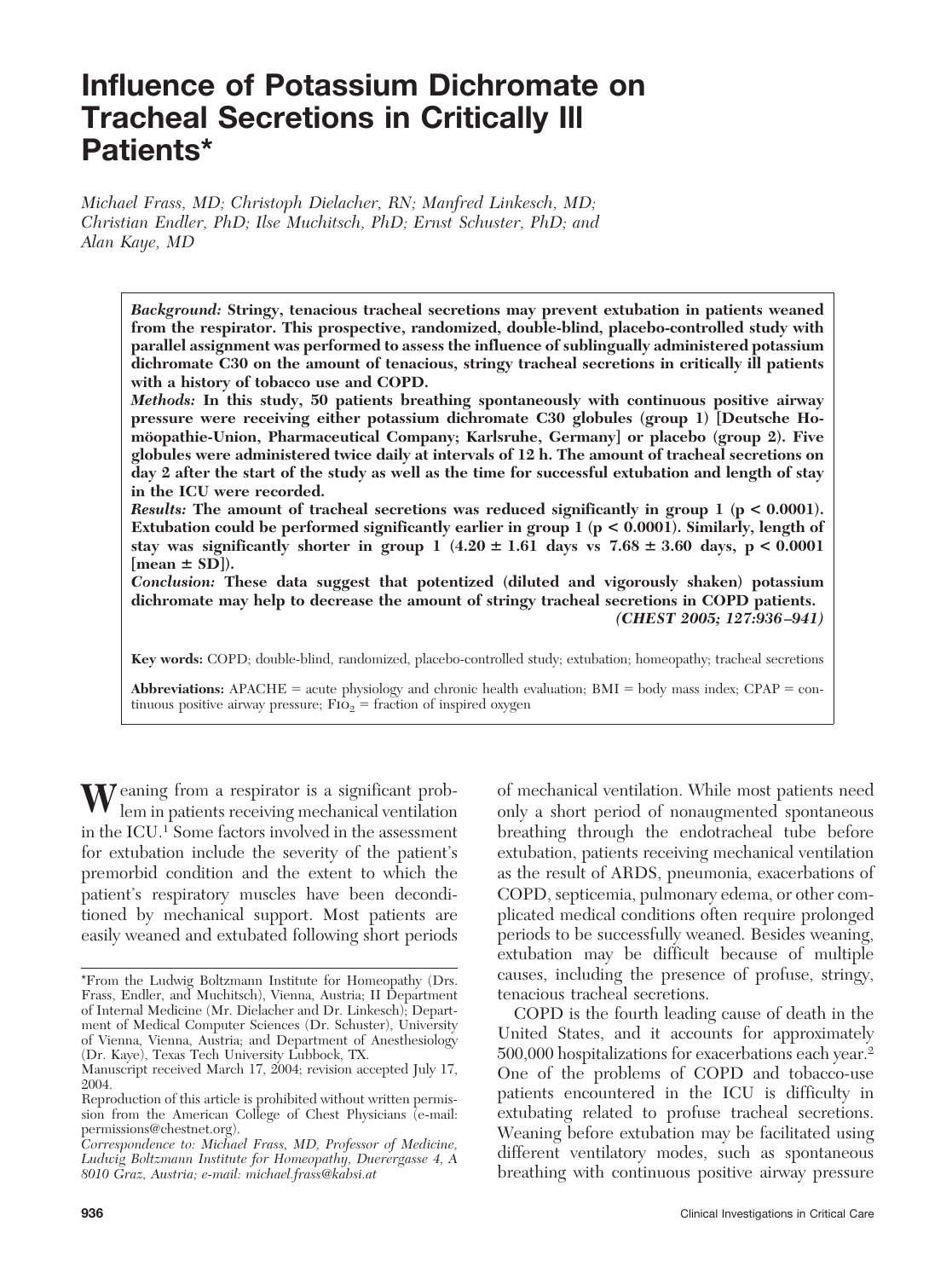(CPAP). A problem preventing successful extubation may be profuse tracheal secretions.3

Potassium dichromate is a drug that is commonly used in homeopathy for treatment of profuse, stringy, tenacious tracheal secretions. It is prepared according to homeopathic rules and is preferably administered by help of globules.

The aim of this prospective, double-blind, randomized, placebo-controlled study was to evaluate the influence of potassium dichromate on the amount of the described secretions with respect to the time of successful extubation as well as to length of stay in the ICU in these patients after start of the study.

# Materials and Methods

The study was approved by the local Institutional Review Board. Patients signed informed consent before enrollment into the study. To ensure patient understanding, information was provided in the presence of their respective relatives and/or next of kins and documented. The study was planned prospectively, randomized, placebo controlled, and double blind.

#### *Patients*

Due to the severity of the acute respiratory failure, patients received controlled mechanical ventilation with a respirator (Servo 900C; Siemens Elema; Solna, Sweden) between 3 days and 7 days before study enrollment in a university hospital. The study lasted 18 months. The pulmonary status of the patients did not allow for noninvasive positive airway pressure ventilation during this period. Patients enrolled into the study could be successfully weaned from controlled or assisted mechanical ventilation and were switched to spontaneous breathing with CPAP provided by a continuous flow machine (Dräger CF 800; Dräger; Lübeck, Germany). All patients were intubated with either a conventional endotracheal tube (8-mm inner diameter; Mallinckrodt; Athlone, Ireland) or a tracheostomy tube (8-mm inner diameter; Mallinckrodt). Despite regular suctioning and therapeutic bronchoscopy, extubation for these patients was impossible due to profuse, tenacious, stringy tracheal secretions (equal to grade 3 as described below) for 36 to 48 h before enrollment into the study. Administration of mucolytic agents was avoided due to observation of increased secretions in previous patients.  $\beta$ -Agonist bronchodilators were stopped at the start of the study to avoid any potential influence and/or interaction. A daily screening was performed in accordance with the methods described by Ely et al.4 Criteria used to decide extubation were that patients should be alert, with stable vital signs, and have an intact gag reflex. Physiologic guidelines were  $PaO<sub>2</sub> > 60$  mm Hg during spontaneous breathing with CPAP (fraction of inspired oxygen  $[\text{Fio}_2]$  < 50%) and positive end-expiratory pressure from 3 to 5 cm  $H<sub>2</sub>O$ , and respiratory rate  $\lt 20$  breaths/min. Extubation failure was defined as need for reintubation within the following 72 h except for respiratory deterioration due to newly developed pneumonia. Physicians not involved into the study decided when patients would be extubated.

#### *Inclusion Criteria*

Inclusion criteria included a documented history of tobacco use and COPD for at least 10 years before acute deterioration; spontaneous breathing with CPAP with a  $F1O<sub>2</sub>$  varying between 0.21 and 0.3, and positive airway pressure from 5 to 7 cm  $H_2O$ after weaning from controlled mechanical ventilation. Additionally, extubation was impossible due to profuse tenacious, stringy tracheal secretions according to the criteria listed above.

#### *Exclusion Criteria*

Exclusion criteria included signs of additional lung diseases other than COPD at the time of enrollment or during the study observational period; positive blood culture results during the period of controlled mechanical ventilation; concomitant disease of the larynx and trachea obstructing the airway or inhibiting the extubation process; concomitant heart disease; need for catecholamines; pregnancy; and failure to give written informed consent.

#### *Medication*

In homeopathic concentrations, potassium dichromate acts primarily by its mucolytic properties.5 In this study, we used a preparation of C30, which is equivalent to a potentiation of 30 dilutions, in which each of the 30 dilution steps is followed by subsequent vigorous succussions. Therefore, the above-described toxic effects were eliminated. In addition, the original orange-red color disappeared during the preparation. Onset of action may vary from patient to patient but is generally observed within 24 to 48 h.

Potassium dichromate (Deutsche Homöopathie-Union, Pharmaceutical Company; Karlsruhe, Germany) was prepared according to the German Homeopathic Pharmacopoeia<sup>6</sup> by repeated dilution and vigorous shaking. Saccharose globules with a spherical shape and a diameter of approximately 1 mm were impregnated with a C30 dilution of potassium dichromate (group 1). Same-sized globules for placebo in group 2 were impregnated with the same water-alcohol diluent used for the preparation of the globules in group 1, without inclusion of any drug. Placebo globules exhibited the same appearance as the homeopathic globules and were therefore indistinguishable from the globules of group 1 according to the double-blind design of the study. Neither patients nor members of the critical care team or members of the study group knew whether the globules administered to the respective patient belonged to group 1 or group 2.

## *Randomization Process*

Patients were sequentially randomized into two groups: group 1 received the therapeutic agent, and group 2 received according to a computer-generated code. An independent physician not involved into the study held the code. A person not involved in the decision and/or application process of the study filled globules of group 1 and group 2 into separate flasks for each study patient with an increasing number.

## *Sublingual Administration of the Globules*

Globules were administered by pouring five globules into the lid of the flask containing the globules. Then, the globules were poured from the lid directly underneath the patient's tongue. In patients intubated endotracheally, the globules were administered just aside the endotracheal tube. Globules were administered twice daily at an interval of 12 h until extubation of the patient. Fifteen minutes before and after administration of the globules, no oral fluid or oral hygiene was allowed.

## *Suctioning Procedures and Classification of Sputum Volume*

An open suctioning system was used during this study. Suctioning was performed routinely every 6 h and in addition when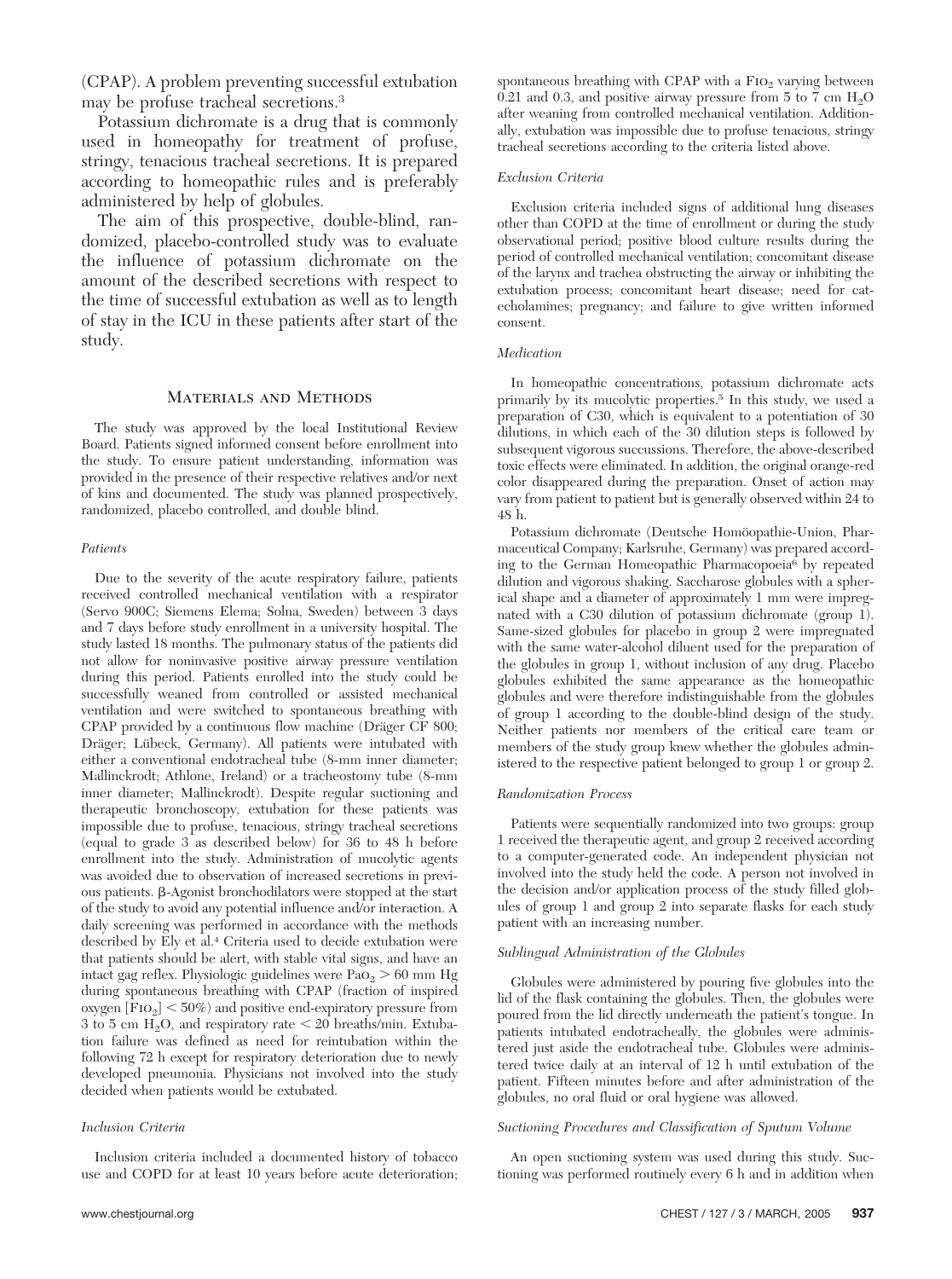patients had profuse secretions. Flow-volume loops could not be used during spontaneous breathing with CPAP. The quantity of tracheal secretions during routine suctioning was distinguished by volume of suctioned sputum in a graduated vial interposed between suctioning catheter and the tubes leading to the suctioning pump. Tracheal secretions were classified into three grades (grade 1, 0 to 5 mL; grade 2, 6 to 10 mL; grade 3, 11 to 15 mL). Sputum did not exceed 15 mL in the investigated patients. The amount and viscosity of sputum production prior to study enrollment were not different between both groups as evaluated three times in subsequent order within 24 h. In this study, sputum was classified as grade 3 in all patients before administration of medication. Furthermore, the volume of sputum was evaluated again on day 2 after administration of the globules. The mean of three grades was used for classification.

#### *Parameters Recorded*

Prehospital historical and demographic information included age, sex, weight, height, BMI,  $FEV_1$ , stage of COPD (1, mild; 2, moderate; 3, severe), tobacco use, need of long-term oxygen therapy, and home noninvasive ventilation before admission.7 In the hospital prior to entry into the treatment period, APACHE (acute physiology and chronic health evaluation) II,  $PaO<sub>2</sub>/FIO<sub>2</sub>$ , and  $Paco<sub>2</sub>$  were measured. During the treatment period, suctionings per day and therapeutic bronchoscopies in hospital after randomization, antibiotic regimen during the period of controlled mechanical ventilation, time to extubation, and length of stay in the ICU after enrollment into the study were recorded.

## *Statistical Analysis*

Statistical analysis was done at the Department of Medical Computer Sciences, University of Vienna, using a software package (Statistical Analysis System; SAS Institute; Cary, NC). All statistical analyses were done before breaking the randomization code. Statistical analysis of the data was performed using Kruskal-Wallis test for comparing the two groups. Values are expressed as mean  $\pm$  SD.

## **RESULTS**

Fifty-five patients were evaluated for the study. Five patients (two patients in group 1 and three patients in group 2) had to be excluded because of the development of pulmonary infiltrates described as pneumonia by independent radiologists within 2 days after enrollment into the study. Therefore, 25 patients remained in each group. Three patients in each group were breathing via a tracheostomy tube. No patients refused to participate in the study.

With respect to parameters recorded before hospitalization and historical and demographic information, three was no difference in age, sex, height, weight, BMI,  $FEV_1$ , stage of COPD, and need of long-term oxygen therapy, as well as home noninvasive ventilation (Table 1). Severity and duration of COPD and tobacco use was equal in both groups.

With respect to parameters recorded in the hospital prior to entry into the treatment period, no differences were found between both groups for APACHE II,  $PaO<sub>2</sub>/FIO<sub>2</sub>$ , and  $PaCO<sub>2</sub>$  (Table 1). There was no difference in the number of regular suctionings and therapeutic bronchoscopies between both groups (Table 2).

With respect to parameters recorded during treatment period, there was no significant change of the amount of tracheal secretions between both groups on day 1 after start of the study; tracheal secretions were reduced significantly in group  $1$  ( $p < 0.0001$ , Table 2) on day 2. Extubation could be performed significantly earlier in group  $1 (p < 0.0001,$  Table 2). Similarly, length of stay at the ICU was significantly shorter in group 1 ( $p < 0.0001$ , Table 2).

All patients underwent a trial of extubation. None of the patients in group 1 had to be reintubated or needed noninvasive ventilation. In group 1, the amount of secretions remained stable and did not increase. Similarly, blood gas analyses after extubation remained stable in group 1 and did not show

| Parameters                                     | Group 1, Potassium Dichromate<br>$(n = 25)$ | Group 2, Placebo<br>$(n = 25)$ | p Value <sup>†</sup> |  |
|------------------------------------------------|---------------------------------------------|--------------------------------|----------------------|--|
| Pre-hospital information                       |                                             |                                |                      |  |
| Age, yr                                        | $69.2 \pm 9.1 (49 - 89)$                    | $68.4 \pm 10.1 (45 - 88)$      | 0.748                |  |
| Male/female gender, No.                        | 19/6                                        | 20/5                           |                      |  |
| Weight, kg                                     | $81.0 \pm 9.8$ (59-102)                     | $78.8 \pm 10.2$ (59-101)       | 0.599                |  |
| Height, cm                                     | $170.2 \pm 6.3(157-179)$                    | $171.2 \pm 5.8$ (161-183)      | 0.763                |  |
| BMI                                            | $28.0 \pm 2.8$ (21.7–33.3)                  | $26.8 \pm 2.8$ (21.1–32.6)     | 0.174                |  |
| $FEV_1, %$                                     | $54.0 \pm 5.3(32 - 60)$                     | $52.4 \pm 5.5$ (32-59)         | 0.152                |  |
| Stage of COPD:                                 | $1.08 \pm 0.4$ (1-3)                        | $1.20 \pm 0.5$ (1-3)           | 0.178                |  |
| Need for long-term oxygen therapy, No.         | 5                                           | 9                              |                      |  |
| Home noninvasive ventilation, No.              |                                             |                                |                      |  |
| In-hospital (prior to study entry) information |                                             |                                |                      |  |
| <b>APACHE II</b>                               | $21.2 \pm 2.2$ (18-25)                      | $21.6 \pm 2.2$ (18-26)         | 0.583                |  |
| PaO <sub>2</sub> /FIO <sub>2</sub>             | $222.5 \pm 18.6$ (178-250)                  | $219.4 \pm 22.4 (176 - 250)$   | 0.985                |  |
| $Paco2$ , torr                                 | $61.6 \pm 4.5 (53 - 69)$                    | $59.8 \pm 4.1 (51 - 67)$       | 0.140                |  |

**Table 1—***Patient Characteristics*\*

\*Data are presented as mean  $\pm$  SD (range) unless otherwise indicated.

†Kruskal-Wallis test.

 $\text{\text{*COPD stage:}}$  1 = mild, 2 = moderate, 3 = severe.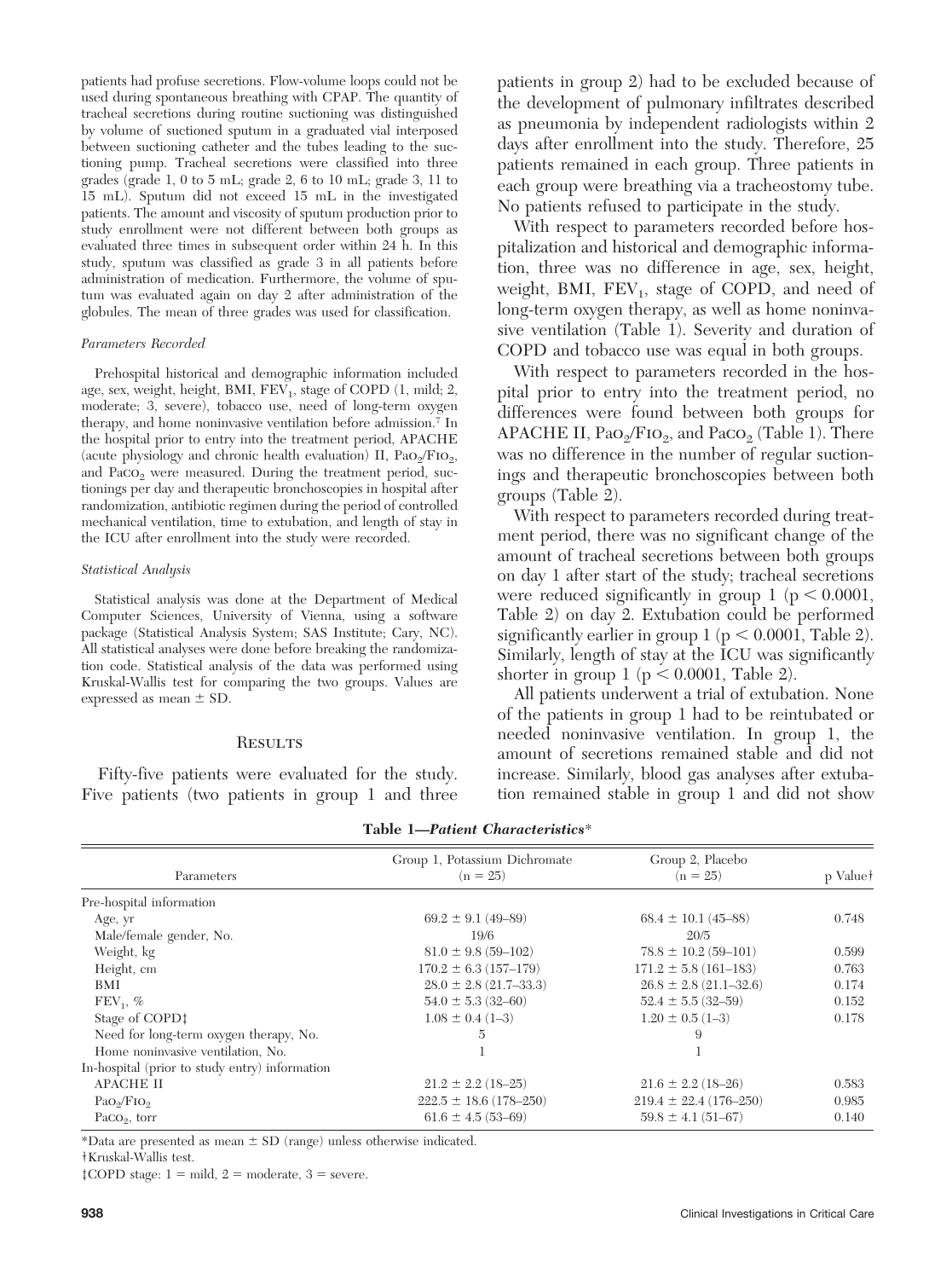**Table 2—***Parameters Recorded During Treatment Period (Secretions and Suctionings per Day on Day 2)*\*

| Variables                  | Group 1, Potassium Dichromate<br>$(n = 25)$ | Group 2, Placebo<br>$(n = 25)$ | p Value <sup>†</sup> |
|----------------------------|---------------------------------------------|--------------------------------|----------------------|
| Secretions                 | $1.52 \pm 0.59$ 1 (1-3)                     | $2.44 \pm 0.653(1-3)$          | < 0.0001             |
| Grade 1                    | 13                                          |                                |                      |
| Grade 2                    | 11                                          | 10                             |                      |
| Grade 3                    |                                             | 13                             |                      |
| Suctionings per day        | $7.2 \pm 0.7$ (6-8)                         | $6.9 \pm 0.8$ (6-8)            | 0.206                |
| Therapeutic bronchoscopies | $0.64 \pm 0.57$ (0-2)                       | $0.76 \pm 0.66$ (0-2)          | 0.555                |
| Extubation, d              | $2.88 \pm 1.20$ (1-6)                       | $6.12 \pm 3.13(3 - 14)$        | < 0.0001             |
| Length of stay, d          | $4.20 \pm 1.61$ (2-8)                       | $7.68 \pm 3.60 \ (4-17)$       | < 0.0001             |

\*Data are presented as mean  $\pm$  SD (range).

†Kruskal-Wallis test.

significant differences as compared to pre-extubation values. Four patients in group 2 had to be reintubated because of deterioration of blood gas analysis results due to recurrence of tracheal secretions grade 2 to 3.

## **DISCUSSION**

Potassium dichromate (kalium bichromicum,  $K_2Cr_2O_7$  is a drug widely used in natural and homeopathic medicine. One of its features is its efficacy to treat patients with stringy, tenacious nasal and tracheal secretions. An open-label, practicebased homeopathic study<sup>5</sup> described the efficacy and safety of a fixed-combination homeopathic medication containing potassium dichromate in 119 male and female patients with clinical signs of acute sinusitis not previously treated. At the first visit, after a mean of 4.1 days of treatment, mucolysis had increased significantly and typical sinusitis symptoms, such as headache, pressure pain at nerve exit points, and irritating cough, were reduced. Adverse drug effects were not reported.5

The physical properties of potassium dichromate are its appearance as bright orange-red crystals, a melting point of 398°C, and a specific gravity of 2.67. When swallowed undiluted, it can be harmful or fatal.8 –11 As a systemic poison, it may be primarily toxic to kidneys,<sup>8</sup> liver, $8-9$  and GI tract.<sup>10</sup> Furthermore, it can cause severe irritation of the eyes and conjunctivitis. Contact with breaks in the skin can cause "chrome sores" (skin ulcers). Dichromates are skin sensitizers.12 In the construction industry of Northern Bavaria, potassium dichromate is still the most important allergen. Potassium dichromate caused roughly half of all cases of sensitization such as allergic contact dermatitis and irritant contact dermatitis found to be occupationally relevant in the construction industry.12

The use of *in vitro* release of interferon- $\gamma$  in the

diagnosis of contact allergy to potassium dichromate was studied in 20 patients who had positive patch test results to chromate and in 30 control subjects (10 patients with contact dermatitis, allergic to other allergens, 10 patients with other dermatologic diseases, and 10 healthy subjects).13 The release of interferon- $\gamma$  in the supernatants of the peripheral blood lymphocytes was significantly higher in the patients with proven allergy to chromate  $(p = 0.001)$ .<sup>13</sup> In an animal toxicity study,<sup>14</sup> a protective effect of  $SnCl<sub>2</sub>$  on  $K<sub>2</sub>Cr<sub>2</sub>O<sub>7</sub>$ -induced nephrotoxicity could be observed in rats.

The data suggest that potassium dichromate may be a substance allowing earlier extubation due to a reduction in stringy, tenacious tracheal secretions. While the basic parameters were comparable in both groups, the group receiving potassium dichromate showed a statistical significant improvement within a short time period.

The presence of one or more of the following findings defines acute COPD exacerbation: increase in sputum purulence, increase in sputum volume, and worsening of dyspnea.15 Patients with COPD typically present with acute decompensation of their disease one to three times a year, and 3 to 16% of these will require hospital admission. Hospital mortality from these admissions ranges from 3 to 10% in severe COPD patients, and it is much higher for patients requiring ICU admission.15 One of the problems encountered in the ICU is difficulty in extubating the patient because of profuse tracheal secretions. This is a special problem in patients with tenacious, stringy tracheal secretions who have tobacco use and COPD in their history. In some patients, these secretions are resistant to antimicrobial and mucolytic therapy, administration of glycopyrroniumbromide is contraindicated because it may worsen the patient's situation. There is no evidence for mucolytic agents or chest physiotherapy in the acute exacerbation setting of COPD.2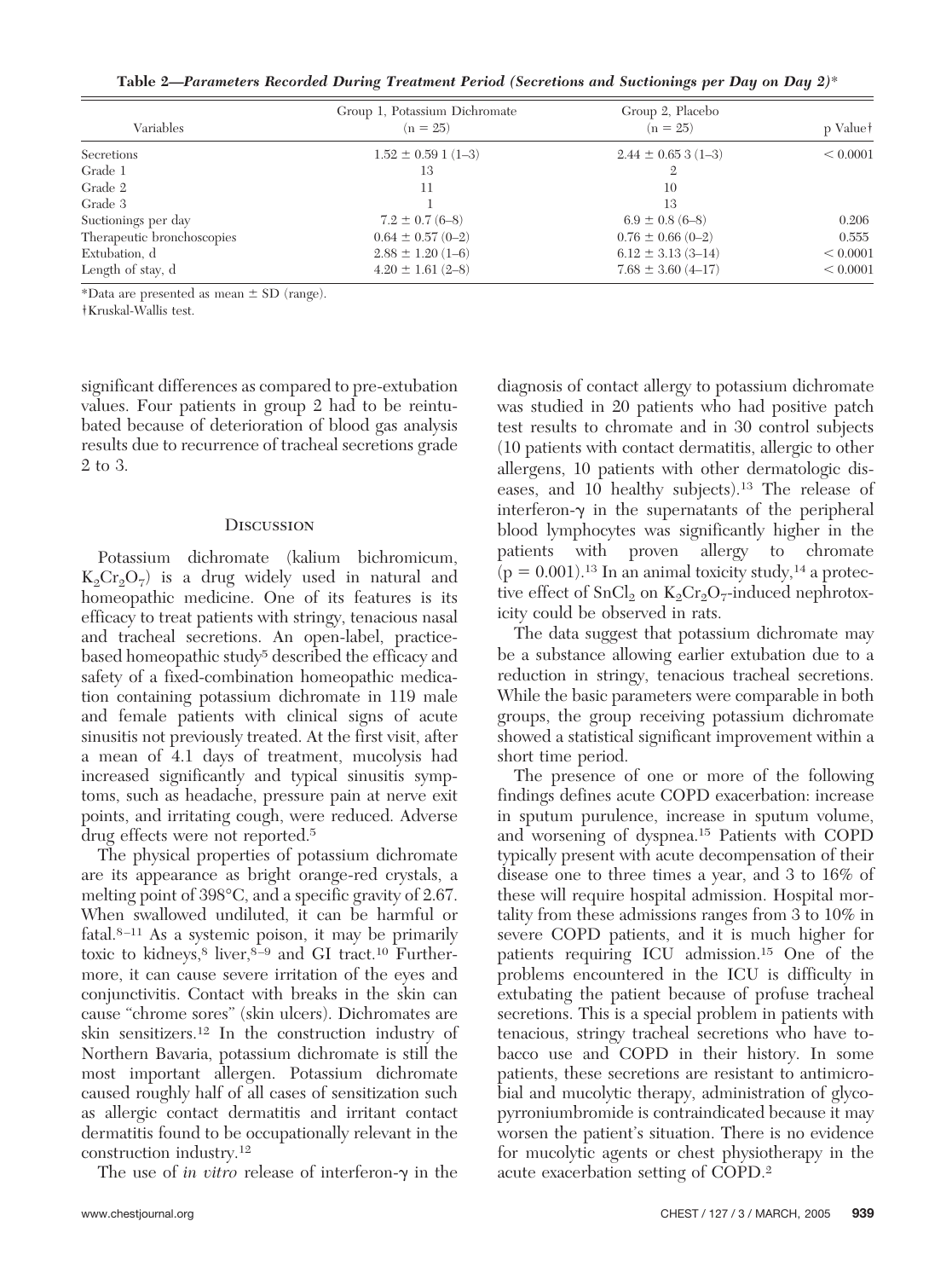Weaning before extubation may be facilitated using different ventilatory modes. One of them, spontaneous breathing with CPAP, is used frequently for weaning from mechanical ventilation. Heart-lung interaction, fluid retention, and renal dysfunction can be observed with CPAP too, although the extent of these alterations is generally lower when compared to mechanical ventilation with positive end-expiratory pressure. Interestingly, protocol-guided weaning of mechanical ventilation, as performed by nurses and respiratory therapists, is safe and leads to extubation more rapidly than physician-directed weaning.16 In contrast with adult patients, the majority of children are weaned from mechanical ventilator support in  $\leq 2$  days. Weaning protocols did not significantly shorten this brief duration of weaning.17

If a patient tolerates successive decreases in ventilator support, that patient is successfully weaned.<sup>1</sup> It is important to separate weaning from extubation. A patient may tolerate being on a minimum amount of ventilator support for an extended period of time from which no further decreases are considered necessary. However, a physician may refuse to extubate the patient for other reasons. Some reasons may be related to the patient, such as the inability to tolerate profuse secretions, the need for sedation for a scheduled diagnostic study, or the concern that another organ system is deteriorating.

Profuse stringy, tenacious tracheal secretions may be responsible for postponed extubation. While the weaning process was successful and the patient was able to breathe spontaneously with CPAP, extubation sometimes may be postponed because of the presence of intense tracheal secretions.

The present study suggests that potassium dichromate C30 may be able to minimize the amount of tracheal secretions and therefore to allow earlier extubation when compared to placebo. Since the potentiation (dilution and vigorously shaking) of the study drug beyond the Avogadro number imposes no interaction with the patient's metabolism, and due to the low cost of the drug, its use in the ICU may be beneficial, minimizing morbidity and mortality.18,19 Studies give some insight into the potential way of action of homeopathically prepared drugs. Clustercluster aggregation phenomena in aqueous solutions of fullerene-cyclodextrin conjugates, b-cyclodextrin, sodium chloride, sodium guanosine monophosphate, and a DNA oligonucleotide revealed that there are larger aggregates existent in dilute aqueous solutions than in more concentrated solutions.20 In another study, ultra-high dilutions of lithium chloride and sodium chloride  $(10^{-30} \text{ g cm}^{-3})$  have been irradiated by x-rays and gamma-rays at 77 K, then progressively rewarmed to room temperature.<sup>21</sup> During that phase, their thermoluminescence has been studied and it was found that, despite their dilution beyond the Avogadro number, the emitted light was specific of the original salts dissolved initially.

This is the first scientific study of the effect of potassium dichromate on tracheal secretions. While the mechanism of potentized (diluted and vigorously shaken) drugs still remains subject to research, several articles describe its clinical usefulness.22–24 The effect may be best explained by cybernetics, which means that the information of the homeopathic drug acts consensually on the regulator. Thereby, the body regains its original property to regulate physical parameters.

## **REFERENCES**

- 1 Randolph AG. Weaning from mechanical ventilation. New Horiz 1999; 7:374 –385
- 2 Soto FJ, Varkey B. Evidence-based approach to acute exacerbations of COPD. Curr Opin Pulm Med 2003; 9:117–124
- 3 Khamiees M, Raju P, DeGirolamo A, et al. Predictors of extubation outcome in patients who have successfully completed a spontaneous breathing trial. Chest 2001; 120:1262– 1270
- 4 Ely EW, Baker AM, Dunagan DP, et al. Effect on the duration of mechanical ventilation of identifying patients capable of breathing spontaneously. N Engl J Med 1996; 335:1864 –1869
- 5 Adler M. Efficacy and safety of a fixed-combination homeopathic therapy for sinusitis. Adv Ther 1999; 16:103–111
- 6 Deutsches Homöopathisches Arzneibuch 1985 [German Homeopathic Pharmacopoeia 1985]. Stuttgart, Germany: Deutscher Apotheker Verlag, 1985
- 7 Standards for the diagnosis and care of patients with chronic obstructive pulmonary disease. American Thoracic Society. Am J Respir Crit Care Med 1995; 152:S77–S121
- 8 Sharma N, Chauhan S, Varma S. Fatal potassium dichromate ingestion. J Postgrad Med 2003; 49:286 –287
- 9 Stift A, Friedl J, Langle F, et al. Successful treatment of a patient suffering from severe acute potassium dichromate poisoning with liver transplantation. Transplantation 2000; 69:2454 –2455
- 10 Iserson KV, Banner W, Froede RC, et al. Failure of dialysis therapy in potassium dichromate poisoning. J Emerg Med 1983; 1:143–149
- 11 Michie CA, Hayhurst M, Knobel GJ, et al. Poisoning with traditional remedy containing potassium dichromate. Hum Exp Toxicol 1991; 10:129 –131
- 12 Bock M, Schmidt A, Bruckner T, et al. Occupational skin disease in the construction industry. Br J Dermatol 2003; 149:1165–1171
- 13 Trattner A, Akerman L, Lapidoth M, et al. Use of in vitro release of interferon-gamma in the diagnosis of contact allergy to potassium dichromate: a controlled study. Contact Dermatitis 2003; 48:191–193
- 14 Barrera D, Maldonado PD, Medina-Campos ON, et al. Protective effect of  $SnCl<sub>2</sub>$  on  $K<sub>2</sub>Cr<sub>2</sub>O<sub>7</sub>$ -induced nephrotoxicity in rats: the indispensability of HO-1 preinduction and lack of association with some antioxidant enzymes. Life Sci 2003; 73:3027–3041
- 15 Anthonisen NR, Manfreda J, Warren CPW, et al. Antibiotic therapy in exacerbations of chronic obstructive pulmonary